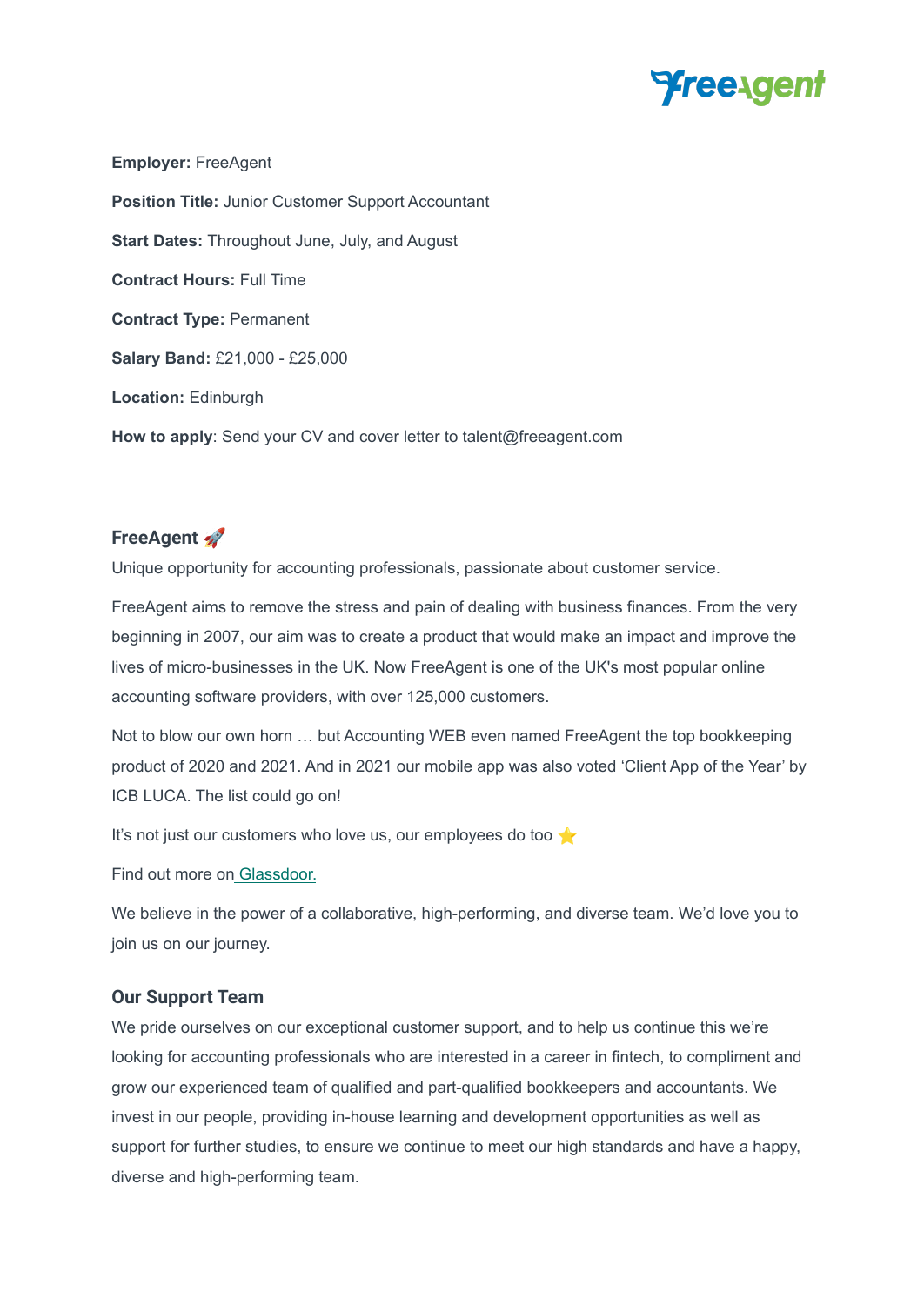

## **Day to day you'd be helping users by:**

- being the first point of contact for our customers, via phone, email, and online chat, and responding accurately and promptly to customer queries
- providing training to customers by way of outbound calls, both to people who are currently on a free trial, as well as subscribers who request further training
- proactively contacting users to see if they need help
- helping people who are interested in the product, but need more information to decide if it's right for them
- assisting the product teams by testing new features or upgrades to existing functionality

### **Ideally you'll:**

- have an accounting degree or completed accountancy related studies
- have a thorough and robust knowledge of accounting processes, ideally supported by practical experience
- be highly computer-literate and tech-savvy, understanding that online engagement is crucial to the success of our business
- have a clear understanding of the issues facing small businesses, and a keen interest in how the right financial software can help them
- have an awareness of the bookkeeping and accounting software packages available to small business owners and perhaps have some experience using one or more through studies or work experience
- enjoy providing first-rate customer service and have experience of this from a previous role

Anyone looking to complete their CIMA or ACCA should note that this role will not provide an opportunity to gain the practical experience necessary for these qualifications.

# **Perks**

Annual salary £21,000 - £25,000 per annum depending on experience. If you're a more senior practitioner in this area we'd still love to hear from you, as there may be some flexibility on salary for the right candidate.

We pride ourselves on creating a fantastic place to work, including (but not limited to!) the following:

- 33 days holiday (and an extra day for each year you're with us)
- Flexible/hybrid working
- Private health care
- Life assurance
- 5% matched pension contributions